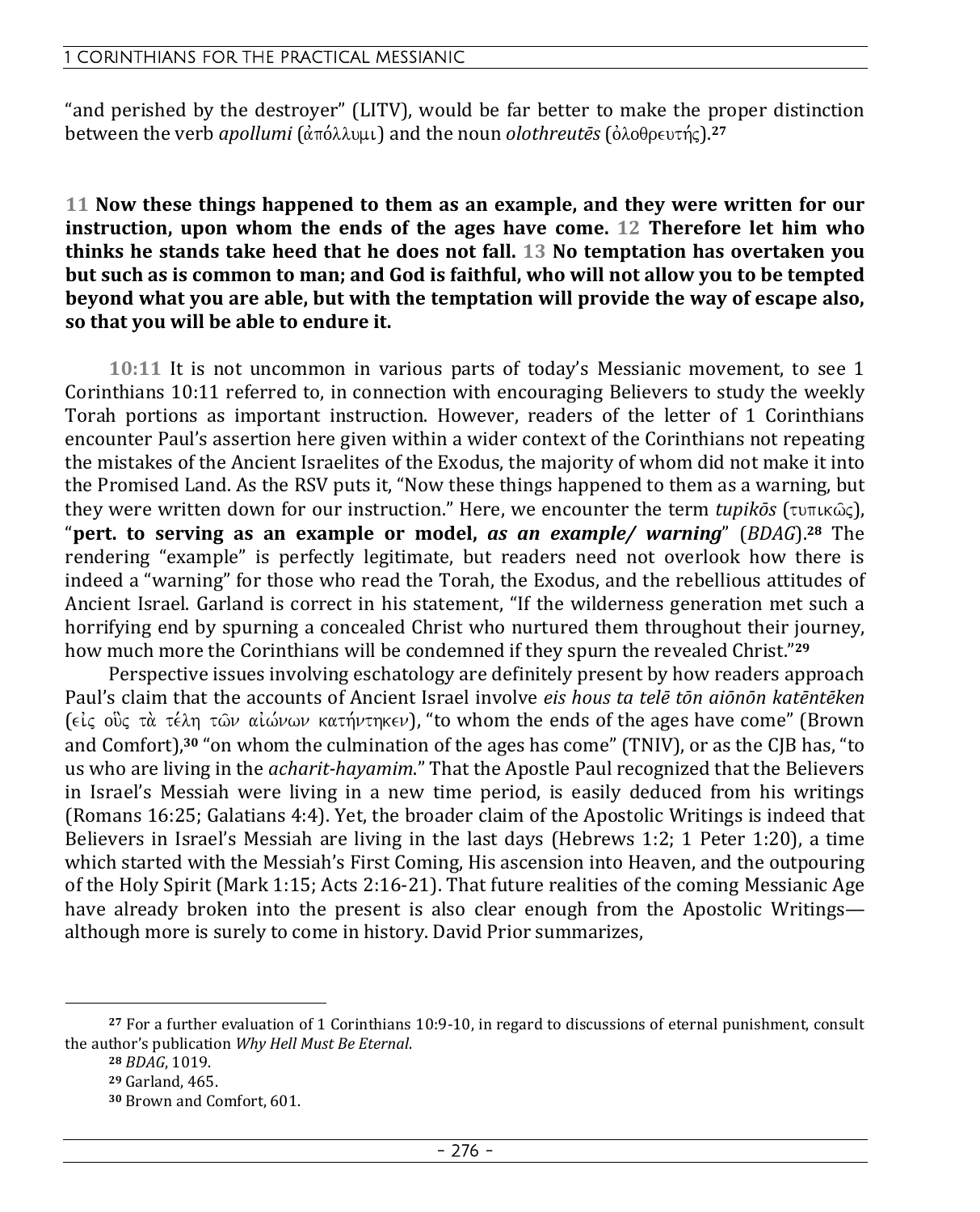"Paul's own contemporaries were living in a uniquely privileged generation, one *upon whom the ages has come* (11). These 'ages' could be a combination of 'this present age or world-order' and 'the age to come' (heralded by the first coming and to be consummated by the second coming of Christ). On this explanation, every person in Christ is living in crucial days 'between the ages' (what theologians often call 'living in the overlap'), with each extra day a bonus."**<sup>31</sup>**

Fee interiects an important thought, which certainly needs to be considered by many Messianic people who regularly study the Torah and Tanach:

"[U]ltimately the whole OT has been pointing toward its eschatological fulfillment...And that is why the OT is [Believers'] book in particular—because it has Christ as its prime actor and final goal...for Christians stand at the end of history, at the time when God is bringing all of the divine purposes into focus and fulfillment in Christ."**<sup>32</sup>**

Roy E. Ciampa and Brian S. Rosner further comment,

"Since God has begun the process of wrapping up history, it is of utmost urgency to learn from Israel's example in order to assure that the devastating judgment that fell on the nation does not end up being repeated in our own experience."**<sup>33</sup>**

Today's Messianic movement has its external and internal challenges, for certain, because we are all human beings who have to live and deal with an imperfect world. However, if we indeed believe we are living in a time when the people of God are being fully restored, and that the Messianic community has an important role to play in the future with the restoration of the Kingdom to Israel (Acts 1:6)—then the Torah and Tanach indeed have lessons for us, which are for a very important and critical purpose. With the second decade of the Twenty-First Century now half-way over, the season to serve the Lord in a relatively open and free Western society is going to steadily close in on us. How we learn to properly integrate the lessons of the Torah and the Tanach, and also make do with less time and resources than those who preceded us (i.e., evangelical Christianity of the 1980s and 1990s), should make us be more effective and useful for the Kingdom of God—precisely because we know we are much closer to the culmination of the end-times than the First Century Corinthians!

**10:12** Paul issues the word, perhaps more to those in Corinth who presumed themselves to be "knowledgable"—but obviously with important applications to any encountering his remarks—"So, if you think you are standing firm, be careful that you don't fall!" (NIV). If the Israelites of old, who witnessed the parting of the Red Sea, the Mount Sinai theophany, and the miraculous provision of God in the wilderness fell—then various Corinthians are just as in danger of falling. The thought of Isaiah 33:5-6 astutefully would direct,

"The LORD is exalted, for He dwells on high; He has filled Zion with justice and righteousness. And He will be the stability of your times, a wealth of salvation, wisdom and knowledge; the fear of the LORD is his treasure."

**<sup>31</sup>** Prior, 169.

**<sup>32</sup>** Fee, 459.

**<sup>33</sup>** Ciampa and Rosner, pp 465-466.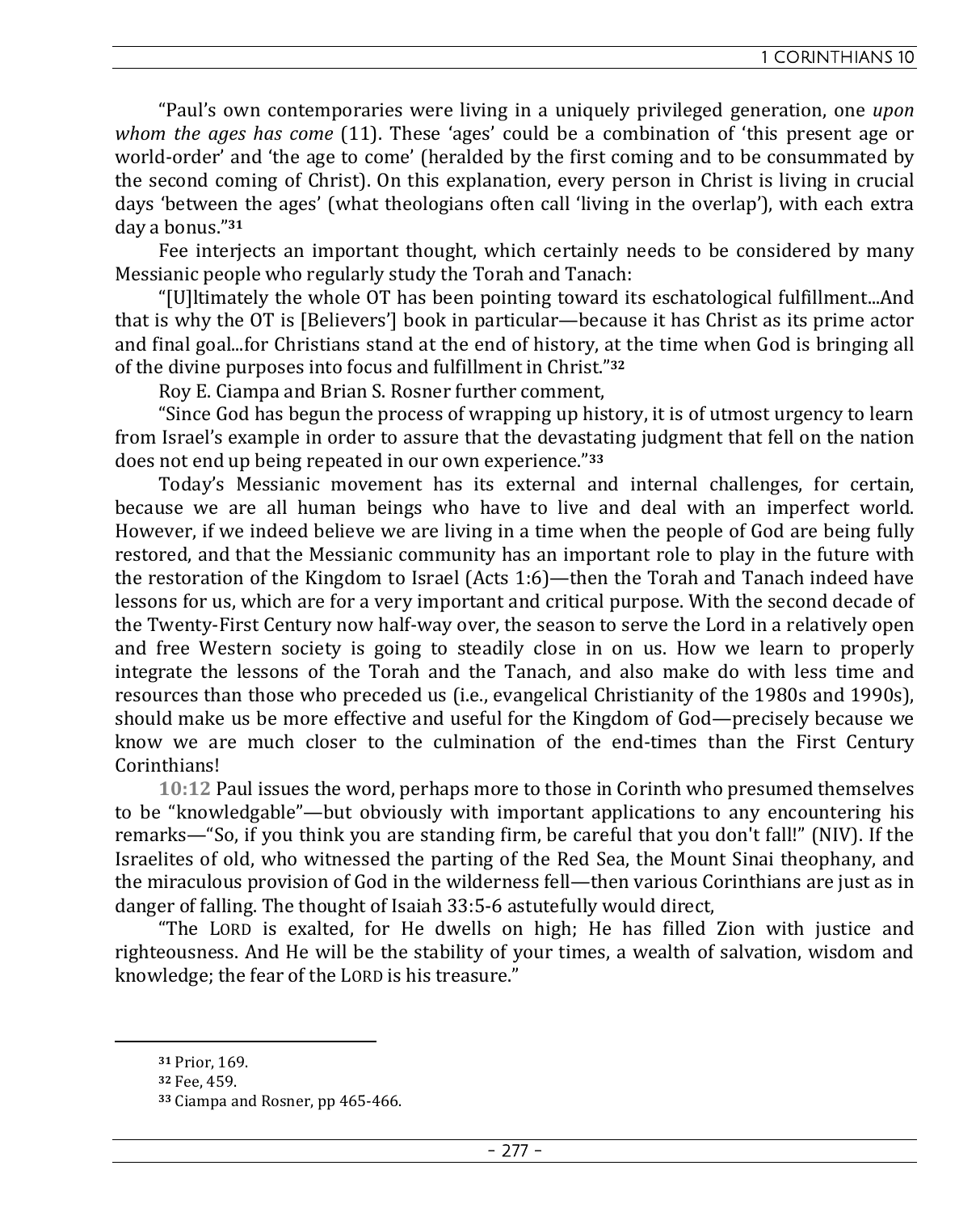**10:13** Paul's statement in v. 13 tends to be approached by Bible readers as more of an abstract remark on God being faithful to His people (1:9; 2 Corinthians 1:18; 1 Thessalonians 5:24) experiencing trial or temptation, although it was delivered within a specific context of various Corinthians having to resist idolatry, eating meat sacrificed to idols, and sexual immorality. Paul exhorts, "Every test that you have experienced is the kind that normally comes to people. But God keeps his promise, and he will not allow you to be tested beyond your power to remain firm; at the time you are put to the test, he will give you the strength to endure it, and so provide you with a way out" (Good News Bible). The Bible certainly has significant examples of God's testing (Genesis 22:1; Job 1:12), yet as the famed Lord's Prayer also directs, "And do not lead us into temptation, but deliver us from evil" (Matthew 6:13). The example and lessons of the Exodus are still in view, to emphasize to the Corinthians that there is a way out of temptation.

With y. 13 more often than not taken in the abstract, it can be further concluded how difficulty, testing, or temptation either makes or breaks people. Sampley concludes how "The 'yous' in the text are both plural, meaning that the experience of the testing and the efforts at handling it are never presumed by Paul to be borne by an individual alone. Paul's assumption is that any testing you experience is never in isolation. A death of a spouse, for example, is also a death experienced by others."**34** Those in the Body of Messiah are to certainly help one another out through the tough times, be those caused by death, dissolution of relationships, health challenges, financial challenges, or some other difficulty.

V. 13 does, however, appear in a concrete discussion Paul is having with the Corinthians, as he tries to seriously warn them away from participating in immoral and God-less behavior. There were real temptations which existed in First Century Corinth, trying to draw in Corinthian Messiah followers to idolatrous functions, social meals at idolatrous temples, and certainly the overarching problem of sexual immorality, be it heterosexual or homosexual. Because of significant connections to family members or old friends, and the definite backlash which could come in rejecting invitations to different functions, the Believers not just could, but would, be impacted both socially and economically for their Messiah faith. Yet, Paul is clear that the temptations that they were facing were "common to mankind" (2011 NIV), and that the God of Israel was surely going to be faithful to them to offer them a way out. Garland stresses how important it would have been for the First Century Corinthians to indeed rely on God:

"Avoiding all overt associations with idolatry would invite hostility, especially when one was a guest at the home of a religiously minded host who offered food that had been sanctified by an idol. If the host was a patron, one's refusal to eat idol food could be taken as a grave insult to the god and the host, and such an affront could lead to financial retribution. If the host was a family member or a neighbor, the refusal could result in being cast into the outer darkness of social banishment....Withdrawing from all idolatrous functions would scuttle any ambitions for social advancement, impair patron/client relations, fuel ostracism, and damage economic partnerships....The pressure to compromise and to join in the hail-fellow—well-met conciviality was intense. Paul assures them,

**<sup>34</sup>** Sampley, in *NIB*, 10:916.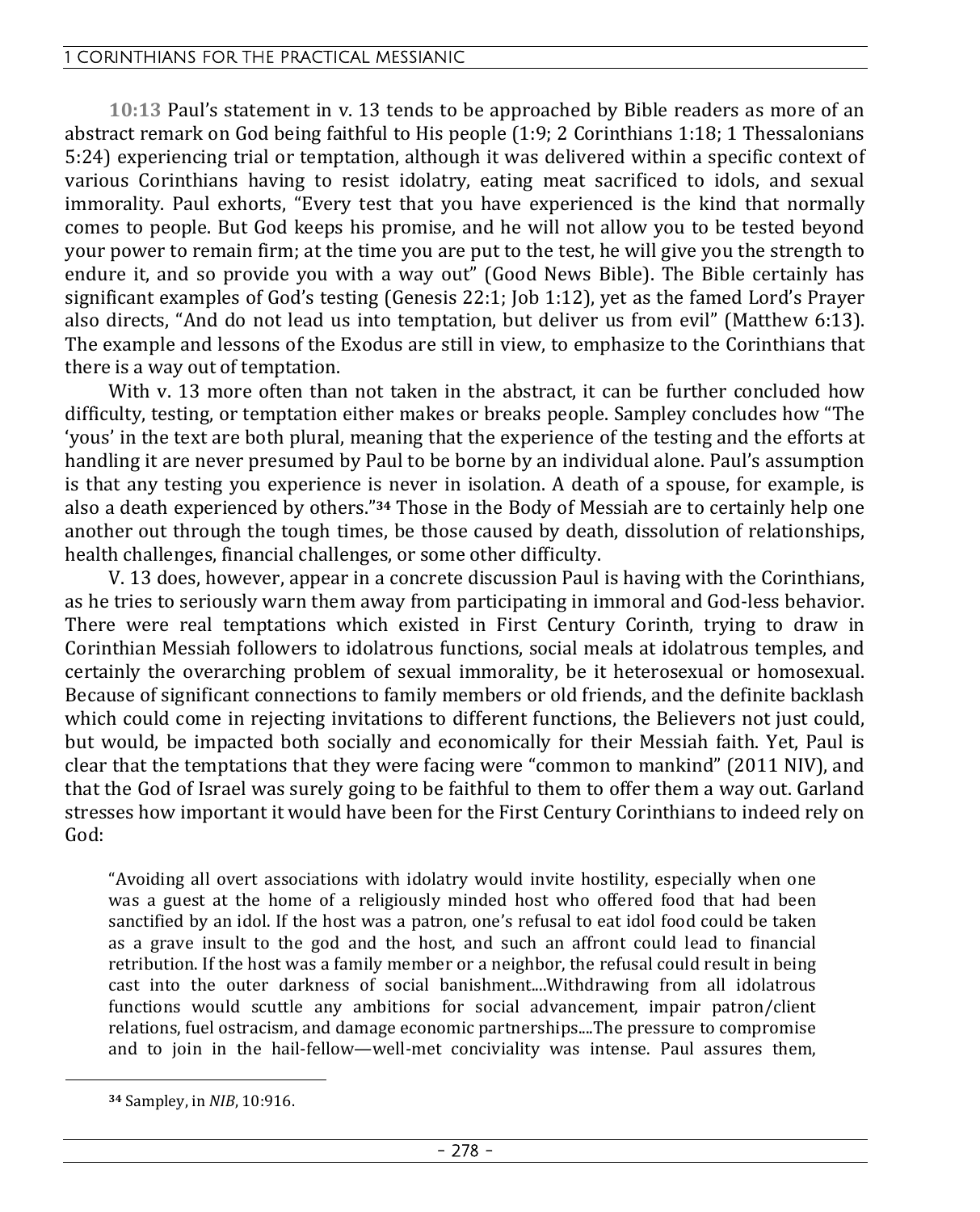however, that any testing that comes upon Christians will be met with God's faithfulness. God will not allow them to be tempted beyond what they can withstand, and God will provide a means of escape so that they can endure it. In the Corinthian situation, a refusal to participate in idol feasts will not result in any trauma that God's power cannot help them endure."**<sup>35</sup>**

Indeed, as we review this in 2015—especially with homosexual marriage now legal in the United States of America—how much are God's people today going to have to increasingly rely upon Him, as Western Believers will be facing more and more of the same sorts of circumstances?

# **14 Therefore, my beloved, flee from idolatry. 15 I speak as to wise men; you judge what I say. 16 Is not the cup of blessing which we bless a sharing in the blood of Messiah? Is not the bread which we break a sharing in the body of Messiah? 17 Since there is one bread, we who are many are one body; for we all partake of the one bread.**

**10:14-33** In 1 Corinthians 10:1-11 preceding, the Apostle Paul issued an important reminder to the Corinthians, specifically how what occurred to the Ancient Israelites in the past, took place as examples for Messiah followers to consider, with the expressed reason "so that we would not crave evil things as they also craved" (v. 6).**36** Paul is clear to direct his audience, "Now these things happened to them as an example, and they were written for our instruction, upon whom the ends of the ages have come"  $(v, 11)$ . Given the fact that much of what the Torah says is to be understood as a "warning" (RSV), so that previous mistakes committed by God's people, like fornication and idolatry, are not subsequently repeated (vs. 7-9)—Paul by no means should be considered as someone opposing the Law of Moses here. A major focus of his admonishment to the Corinthians is precisely so they can resist lawlessness, and in particular the idolatry present in their local community (v. 13).

Having just appealed directly to the Tanach or Old Testament, specifically in the example of Ancient Israel's worship of the golden calf (v. 7; Exodus 32:4), and the Numbers 25 scene of sexual immorality (v. 8), Paul moves forward in 1 Corinthians 10:14-33, in addressing something similar to what he had previously addressed in 1 Corinthians 8. In this passage, while the issue of eating meat that had been sacrificed to idols is discussed, the venue has changed to the private home of a non-Believer, not a public temple or shrine. Paul intends to appeal to the Corinthians' good sense (v. 15), as he addresses a hypothetical situation about what to do when a Corinthian Believer might be invited to dine at the home of a non-Believer (v. 27), which would presumably be an opportunity to develop a relationship and share of the good news of Israel's Messiah. What, specifically, was to be done, when potentially served meat that had been sacrificed to idols?

**<sup>35</sup>** Garland, 468.

**<sup>36</sup>** This section has been adapted from the 1 Corinthians 10:14-33 entry appearing in the *Messianic Kosher Helper* (2014) by Messianic Apologetics.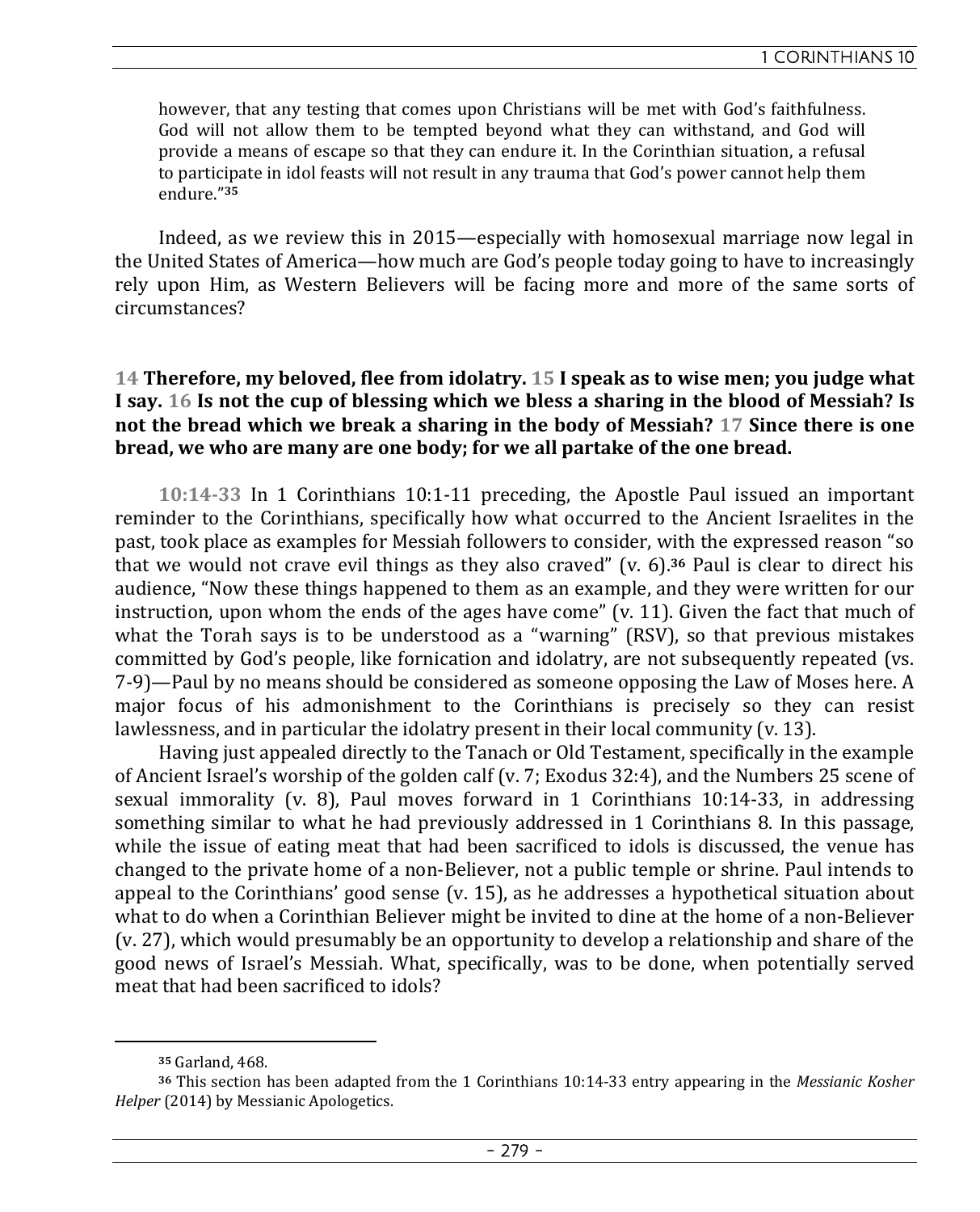Due to the repeated presence of the Corinthian slogan *panta exestin* (πάντα έξεστιν) or "Everything is permissible"  $(10:23, NIV \nvert 2x]$  in this passage, it cannot go overlooked how there are some notable parallels between 1 Corinthians 10:14-33 and 6:18-20 preceding:**<sup>37</sup>**

| 1 CORINTHIANS 10:14-33                                                                                                                                                                                                                                                | 1 CORINTHIANS 6:18-20                                                                                                                                                                                                                                                                                                                                     |
|-----------------------------------------------------------------------------------------------------------------------------------------------------------------------------------------------------------------------------------------------------------------------|-----------------------------------------------------------------------------------------------------------------------------------------------------------------------------------------------------------------------------------------------------------------------------------------------------------------------------------------------------------|
| Therefore, my beloved, flee from idolatry<br>(10:14).                                                                                                                                                                                                                 | Flee immorality (6:18).                                                                                                                                                                                                                                                                                                                                   |
| Is not the cup of blessing which we bless a<br>sharing in the blood of Messiah? Is not the<br>bread which we break a sharing in the body<br>of Messiah? Since there is one bread, we<br>who are many are one body; for we all<br>partake of the one bread (10:16-17). | Do you not know that your bodies are<br>members of Messiah? Shall I then take<br>away the members of Messiah and make<br>them members of a prostitute? May it<br>never be! Or do you not know that the<br>one who joins himself to a prostitute is<br>one body with her?But the one who<br>joins himself to the Lord is one spirit<br>with Him (6:15-17). |
| "All things are lawful," but not all things are<br>helpful. "All things are lawful," but not all<br>things build up (10:23, RSV).                                                                                                                                     | "All things are lawful for me," but not all<br>things are helpful. "All things are lawful<br>for me," but I will not be enslaved by<br>anything (6:12, RSV).                                                                                                                                                                                              |
| Whether, then, you eat or drink or<br>whatever you do, do all to the glory of God<br>(10:31).                                                                                                                                                                         | For you have been bought with a price:<br>therefore glorify God in your body<br>$(6:20)$ .                                                                                                                                                                                                                                                                |

Previously, Paul was greatly concerned with presumed Corinthian "Believers" consorting with prostitutes. Here, Paul is concerned with the abuses present among those who think that "I am allowed to do anything" (NLT), which would clearly be problematic in light of the imperative of edifying other Believers, and/or those outside of the faith community.

While opposing any participation and fellowship in idolatry (vs. 14-23), what does it mean to edify one's neighbor (v. 24)? It could mean accepting the invitation to the home of a non-Believer for a meal (vs. 25-27a), and in the process having to eat whatever is served to oneself (v. 27b). When it is discovered that the meat served had been sacrificed to idols, the meat is to then be refused (vs. 28-29a). All of the activities conducted by the redeemed in Yeshua are to be to the glory of God, and the concern of others who may be offended (vs. 31- 33).

**<sup>37</sup>** Cf. Garland, 474.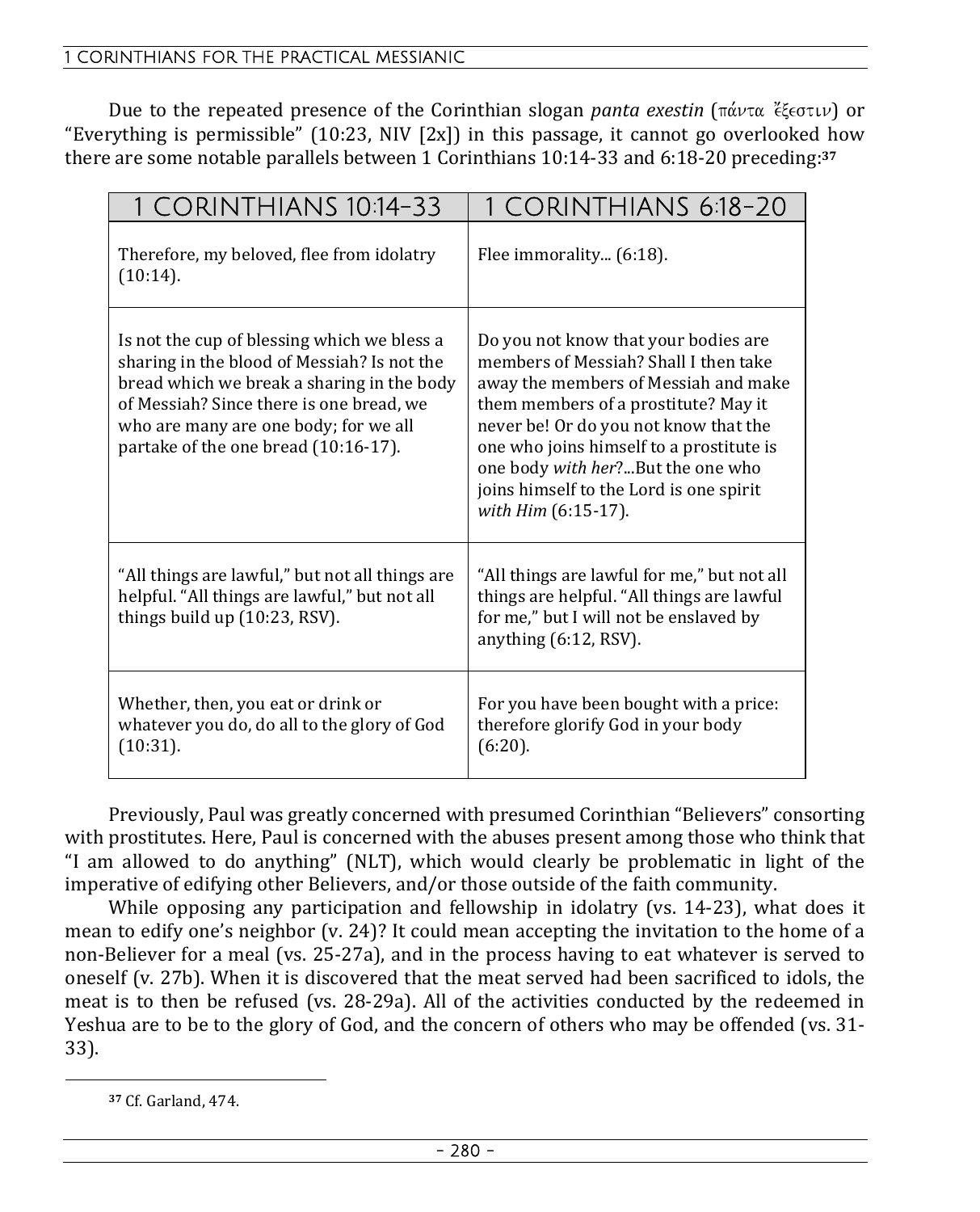1 Corinthians 10:14-33, and its relationship to both eating and the kosher dietary laws, is without doubt a passage which tends to create a great deal of tension when it is brought up in a Messianic venue. Such tension not only concerns the First Century Corinthian setting of Paul's writing, but its application for more modern times, particularly in settings of missionary evangelism and/or hospitality from others. 1 Corinthians 10:14-33 is a place where a number of Christian theologians think that the Apostle Paul has definitely "gone rogue" in terms of the Apostolic decree (Acts 15:20, 29), or has at least pushed the limits of prohibitions of the Apostolic decree, as far to the Left as they could go. Obviously, a reasonable examination of 1 Corinthians 10:14-33 should be in order, and with it an understanding of Paul's overriding concern: "I try to accommodate everybody in everything, not looking for my own advantage, but for the advantage of everybody else, so that they may be saved" (v. 33, New Jerusalem Bible).

**10:14-17** Paul issues the imperative to the Corinthians, "Therefore, my dearly loved ones, flee from idolatry" (v. 14, TLV). With the scene of Exodus 32:1-6**38** in view, of Ancient Israel's worship of the golden calf (v. 7), the Phillips New Testament paraphrase of v. 14 is highly useful: "The lesson we must learn, my brothers, is at all costs to avoid worshipping a false god."

As Paul proceeds to explain the great problem of fellowship with idolatry (vs. 16-22), he notes that "I speak to sensible people; judge for yourselves what I say" (v. 15, NIV). The term *phronimos* (φρόνιμος) is taken to be "*in one's right mind, in one's senses*," and "*wise, sensible, prudent*" (*LS*).**39** Elsewhere in his correspondence with the Corinthians (4:10; 2 Corinthians 11:19), *phronimos* is used a bit ironically or even mockingly—but that is not at all how we see it used in v. 15. Craig Blomberg interjects the appropriate thought, "Notwithstanding their divisions, [Paul] trusts that common sense will win out in this instance."**<sup>40</sup>**

The Apostle Paul is very concerned about what various Corinthians have been participating in, referencing how at the Lord's Supper multiple people partake of the wine and bread. Paul directs them, "The cup of blessing that we bless—isn't it a sharing of Messiah's blood? The bread which we break—isn't it a sharing of Messiah's body" (v. 16, TLV). A connection with the Last Supper meal between Yeshua and His Disciples (Matthew 26:27-28; Mark 14:23-24; Luke 22:20), and what it represents for those who have received Yeshua into their lives and are in communion with one another as fellow brothers and sisters, is significantly highlighted.

**<sup>38</sup>** "Now when the people saw that Moses delayed to come down from the mountain, the people assembled about Aaron and said to him, 'Come, make us a god who will go before us; as for this Moses, the man who brought us up from the land of Egypt, we do not know what has become of him.' Aaron said to them, 'Tear off the gold rings which are in the ears of your wives, your sons, and your daughters, and bring *them* to me.' Then all the people tore off the gold rings which were in their ears and brought *them* to Aaron. He took *this* from their hand, and fashioned it with a graving tool and made it into a molten calf; and they said, 'This is your god, O Israel, who brought you up from the land of Egypt.' Now when Aaron saw *this*, he built an altar before it; and Aaron made a proclamation and said, 'Tomorrow *shall be* a feast to the LORD.' So the next day they rose early and offered burnt offerings, and brought peace offerings; and the people sat down to eat and to drink, and rose up to play" (Exodus 32:1-6).

**<sup>39</sup>** *LS*, 872.

**<sup>40</sup>** Blomberg, 193.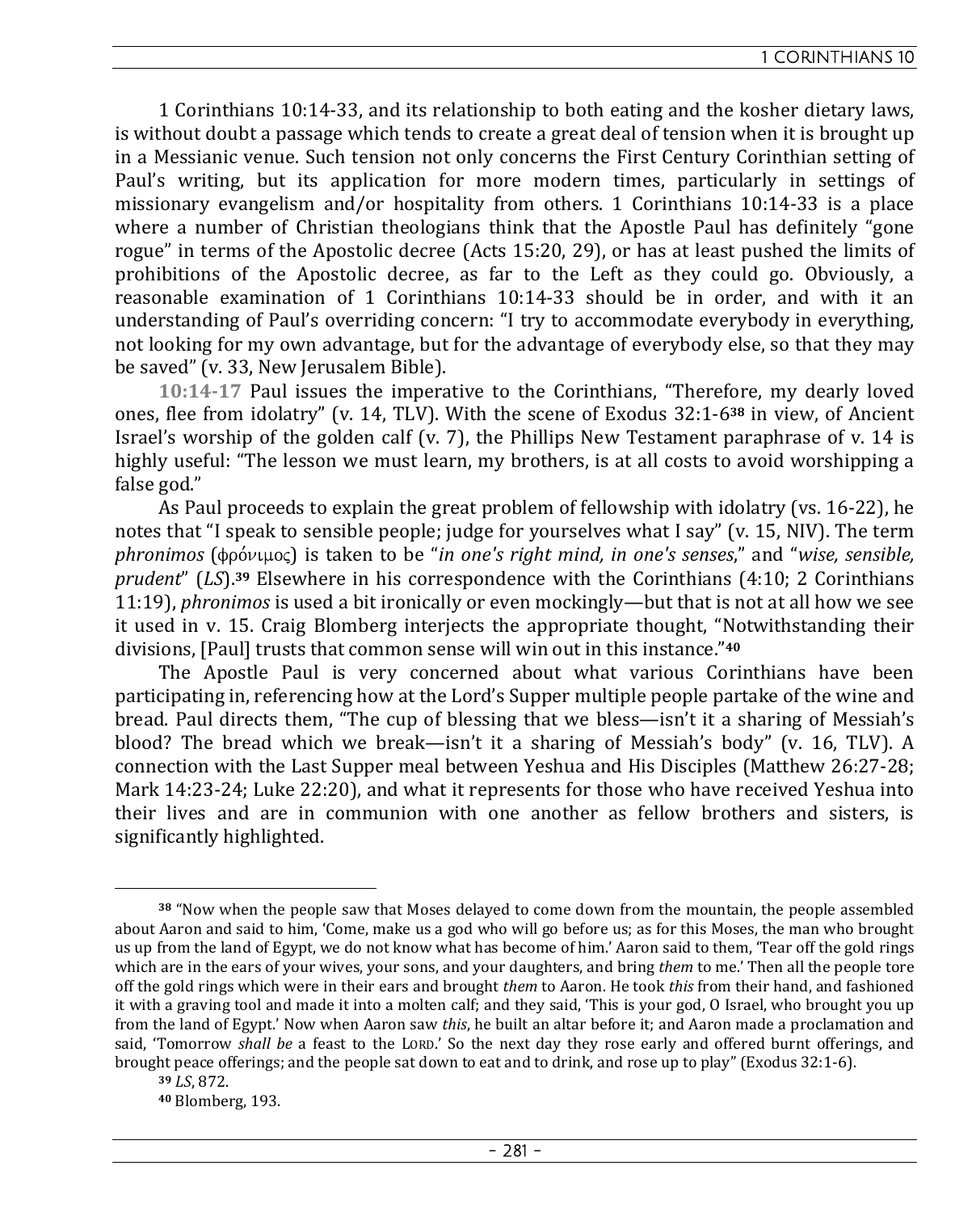It has been, correctly, acknowledged by various examiners that some connection is present in v. 16 with the traditional Jewish blessing over the cup. In his commentary, Witherington describes how Paul "refers to the 'cup of blessing,' a technical term for the cup of wine drunk at the end of a Jewish meal and over which the thanksgiving or grace is said [b.*Sotah* 38b]...In the Passover meal this was the third cup of the four to be drunk. This was probably the cup Jesus identified as the cup of the new covenant in his blood at the Last Supper. The point is that this new covenant was enacted by Christ's death."**41** The traditional blessing over the cup, as recorded in the Mishnah, is "Blessed are you, O Lord, our God, King of the Universe...Creator of the fruit of the vine" (m.*Berachot* 6:1).**42** Today's Messianic people are certainly familiar with the customary refrain, *Barukh atah Adonai, Eloheinu melekh*  ha'olam, borei p'ri ha'gafen (בְּרוּךְ אָתָּה יִי אֲלֹהֵינוּ מֵלֵךְ הָעוֹלָם בּוֹרֵא פְּרִי הַגְּפֵן).

There is no uniform agreement in the contemporary Messianic movement about the issue of "the Lord's Supper," and whether it is to be observed in association with the annual Passover *seder*, or is it to be something that takes place more regularly.**43** Christian debates are present as to whether or not there is even a Passover context to what is in view.**<sup>44</sup>** Whether observed annually, monthly, weekly, bi-weekly, or even daily—as is witnessed across diverse Christian traditions, to be sure—Paul's major point concerns what the participation of Believers in memorializing the bread and wine of the Last Supper meal signifies.

Those who participate in the Lord's Supper or bread and wine, participate in remembering His sacrificial death and atonement, and subsequently also His attendant resurrection.<sup>45</sup> The term *koinōnia* (κοινωνία) is critical, as it involves "*communion, association, partnership, fellowship*" (*LS*),**46** reflected in a variety of English versions as "sharing" (NASU, NRSV), "participation" (RSV/ESV, NIV), "fellowship" (YLT), or even "communion" (American Standard Version). The gravity of participation of Believers, in the body and blood of Yeshua, is expressed in Paul's word of Philippians 3:10: "that I may know Him and the power of His resurrection and the fellowship of His sufferings, being conformed to His death." The intention of Paul's statement is quite apparent: if Believers participate and fellowship one to another in covenant relationship with Yeshua the Messiah, then they have no business doing the same with idols (v. 21). As Prior directs,

"The central ceremony of Christian, Jewish and pagan worship is more than mere words and actions. Those who take part in these ceremonies become actual 'partners'...The partnership acts in two ways: with one another as fellow-worshippers and with the god/gods/God whom they worship. The worshippers share together in the spiritual reality behind all that happens."**<sup>47</sup>**

**<sup>41</sup>** Witherington, 224.

**<sup>42</sup>** Tzvee Zahavy and Alan J. Avery-Peck, trans., in Neusner, *Mishnah*, 9.

**<sup>43</sup>** Cf. Stern, *Jewish New Testament Commentary*, 471.

**<sup>44</sup>** Cf. Thiselton, pp 758-759; also Ciampa and Rosner, pp 474-475.

**<sup>45</sup>** Consult the article "The Last Seder and Yeshua's Passover Chronology" by J.K. McKee, appearing in the *Messianic Spring Holiday Helper* by Messianic Apologetics.

**<sup>46</sup>** *LS*, pp 440-441.

**<sup>47</sup>** Prior, pp 172-173.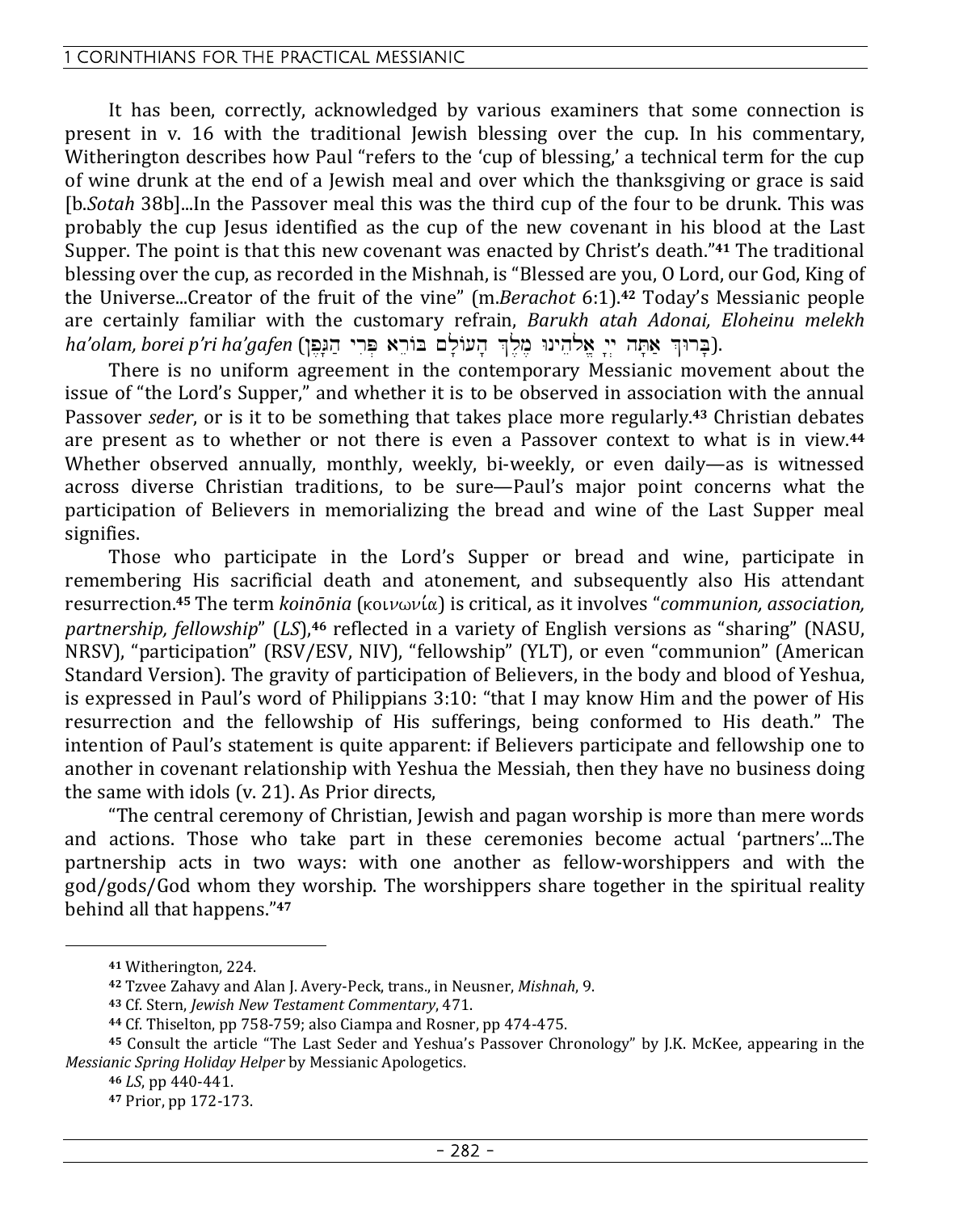In a way, in directing the Corinthians to consider *koinōnia*, Paul has co-opted some ancient pagan concepts. Garland makes note of the words of Aelius Aristides, a Second Century C.E. Greek orator, who said of the god Serapis, "Men share in a special way the truest communion in the sacrifices to this god alone, as they invite [him] to the altar and appoint him as guest and host." In his estimation, "Paul is leading his readers to see that they can never eat idol food as neutral participants, just as they cannot partake of the Lord's Supper as detached observers. Partaking of anything offered to a deity makes them accessories to the sacrificial act and creates solidarity with the honored deity."**48** Approaching the Lord's Supper improperly, was something witnessed by many of the Corinthians: "For this reason many among you are weak and sick, and a number sleep" (11:30).

**10:17** The participation and interconnectivity of Believers to one another, and with the Lord, is emphasized by Paul in his detailing of the bread: "Because there is one bread, we who are many are one body, for all of us share that one bread" (HCSB). Certainly to be considered would be Yeshua as the Bread of Life (John 6:33-58), and Paul will discuss further in his letter what he intends by the redeemed composing the Body of Messiah (12:14-27). The analogy of Believers, composing the Body of Messiah, has the dual advantage of Paul's audience considering what Yeshua endured on their behalf in being sacrificed for human sin, as well as what they are to be doing as beneficiaries of His salvation. Fee indicates, "By common 'participation' in the single loaf, the 'body of Christ,' they affirm that they together make up the 'body of Christ,' which in turn implies that they may not likewise become partners in similar associations that honor demons."**<sup>49</sup>**

It is also to be remembered how the thrust of Exodus 12:43-48 is that commemoration of the Passover is to be a community affair. And, whether the Lord's Supper is remembered annually at the *seder*, or more frequently, it too is a community affair—as brothers and sisters in the Messiah are all "in it together," so speak. The interconnectivity, though, of Believers to one another *and* Believers with the Messiah, is something that can swing the other way if people are disloyal to the Lord. Ciampa and Rosner explain, "If all those who eat the bread together in the [assembly] are thereby made into one body, presumably all those who share food or drink which is associated with a pagan idol become one together through their joint sharing of that food."**<sup>50</sup>**

# **18 Look at the nation Israel; are not those who eat the sacrifices sharers in the altar?**

**10:18** Before describing the dangers of sharing in the table of an idol (vs. 19-22), Paul makes a comparison, with the Tabernacle and Temple system, seen in the history of Ancient Israel, saying, "Observe Israel after the flesh: Are not those who eat of the sacrifices partakers of the altar?" (NKJV). As sacrifices were offered at the Tabernacle or Temple, a portion of the meat was available to be eaten by the Levitical priests mainly, but also others who would be

**<sup>48</sup>** Garland, 477.

**<sup>49</sup>** Fee, 470.

**<sup>50</sup>** Ciampa and Rosner, 476.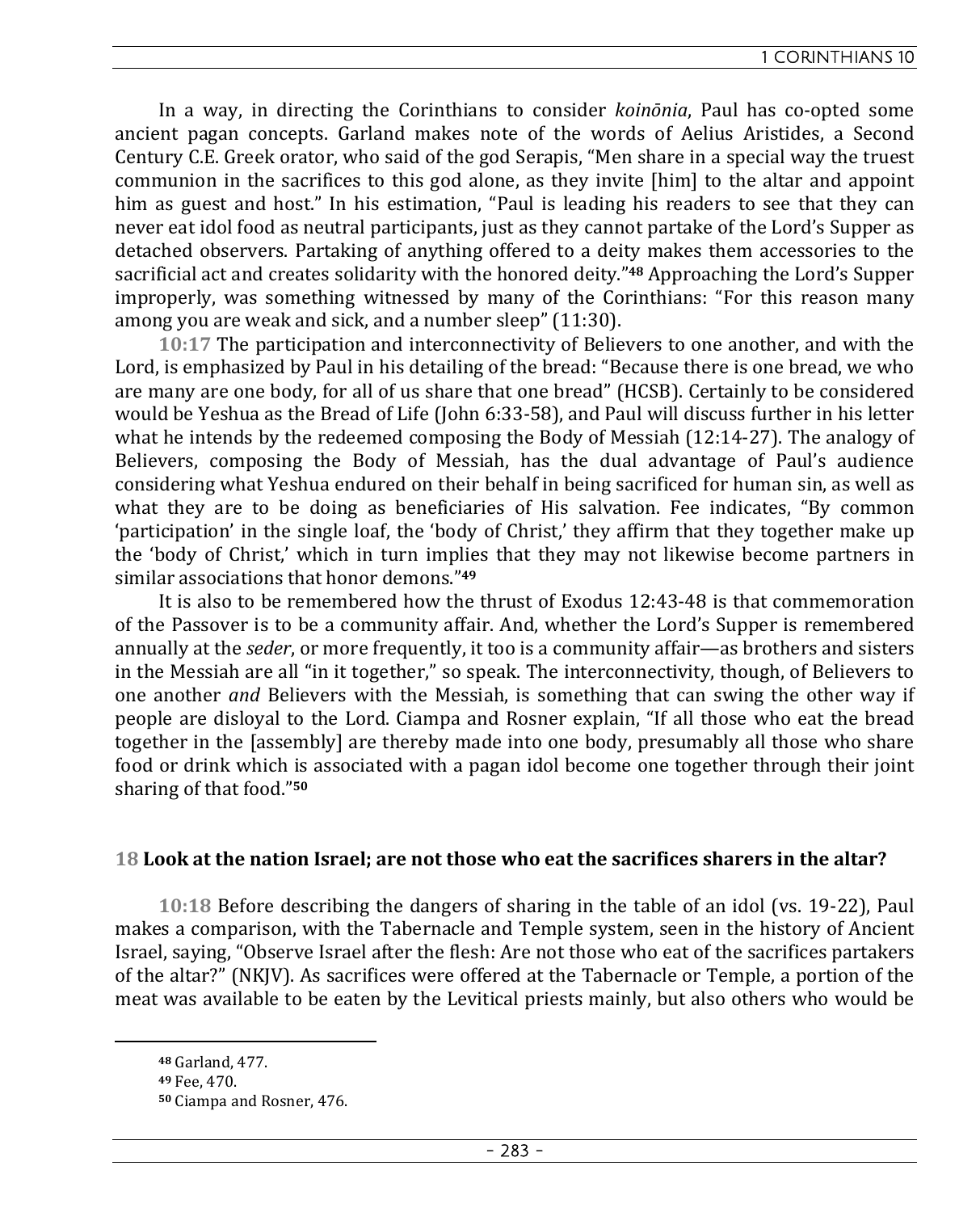in attendance as well (Leviticus 7:15; 8:31; Deuteronomy 12:17-18; 14:23-26). Whether the priests specifically, or other Israelites in attendance, those in the community of Ancient Israel were in fellowship with Israel's God, and were very clearly benefitting from His grace, His goodness, and His blessing of them. Such a perspective of the sacrificial system is reflected in the works of the First Century figures Philo and Josephus:

"[B]ecause it is fitting that the sacrifices should not be stored up for food, but should be openly exposed, so as to afford a meal to all who are in need of it, for the sacrifice when once placed on the altar, is no longer the property of the person who has offered it, but belongs to that Being to whom the victim is sacrificed, who, being a beneficent and bounteous God, makes the whole company of those who offer the sacrifice, partakers at the altar and messmates, only admonishing them not to look upon it as their own feast, for they are but stewards of the feast" (Philo *Special Laws* 1.221).**<sup>51</sup>**

"When we offer sacrifices to him, we do it not in order to surfeit ourselves, or to be drunken; for such excesses are against the will of God, and would be an occasion of injuries and of luxury; but by keeping ourselves sober, orderly, and ready for our other occupations, and being more temperate than others. And for our duty at the sacrifices themselves, we ought, in the first place, to pray for the common welfare of all, and after that for our own; for we are made for fellowship one with another; and he who prefers the common good before what is peculiar to himself, is above all acceptable to God" (Josephus *Against Apion* 2.195-196).**<sup>52</sup>**

What would it mean for those who should be loyal to Israel's God, who via their participation in the Lord's Supper can fellowship with Him quantitatively indifferent from the Ancient Israelites at the Tabernacle or Temple—to fellowship with pagan gods and goddesses and their public sacrifices?

There is certainly a difference of approach, for v. 18, in how to view what Paul labels *ton Israēl kata sarka* (τὸν Ἰσραὴλ κατὰ σάρκα), rendered by the NASU as "the nation Israel," but what is more literally something like "Israel according to the flesh" (LITV). Some look at an antithesis of flesh versus spirit intended, as Soards thinks, "Paul is pointing here to the theologically correct practices of Israel in the context of the world (the present evil age) independent of the Christ event."**53** Others, approaching "Israel according to the flesh" more from a perspective of replacement theology than not, look to this group being contrasted to the so-called Church as a "spiritual Israel."**54** Making reference to Romans 8:5 and *kata sarka*  $(\kappa \alpha \tau \dot{\alpha})$  or "according to the flesh," Garland thinks that "the context that Paul has in mind [is] wilderness Israel, whose sinful example (10:1-11) serves as a warning to all,"**55** and actually thinks that idolatrous sacrifices, and the eating and drinking of Exodus 32:5-6, are what is being referenced. Noting some of the controversy, across the evangelical Christian

**<sup>51</sup>** *The Works of Philo: Complete and Unabridged*, 555.

**<sup>52</sup>** *The Works of Josephus: Complete and Unabridged*, 806.

**<sup>53</sup>** Soards, 212.

**<sup>54</sup>** Cf. Ciampa and Rosner, pp 477-478.

**<sup>55</sup>** Garland, 478.